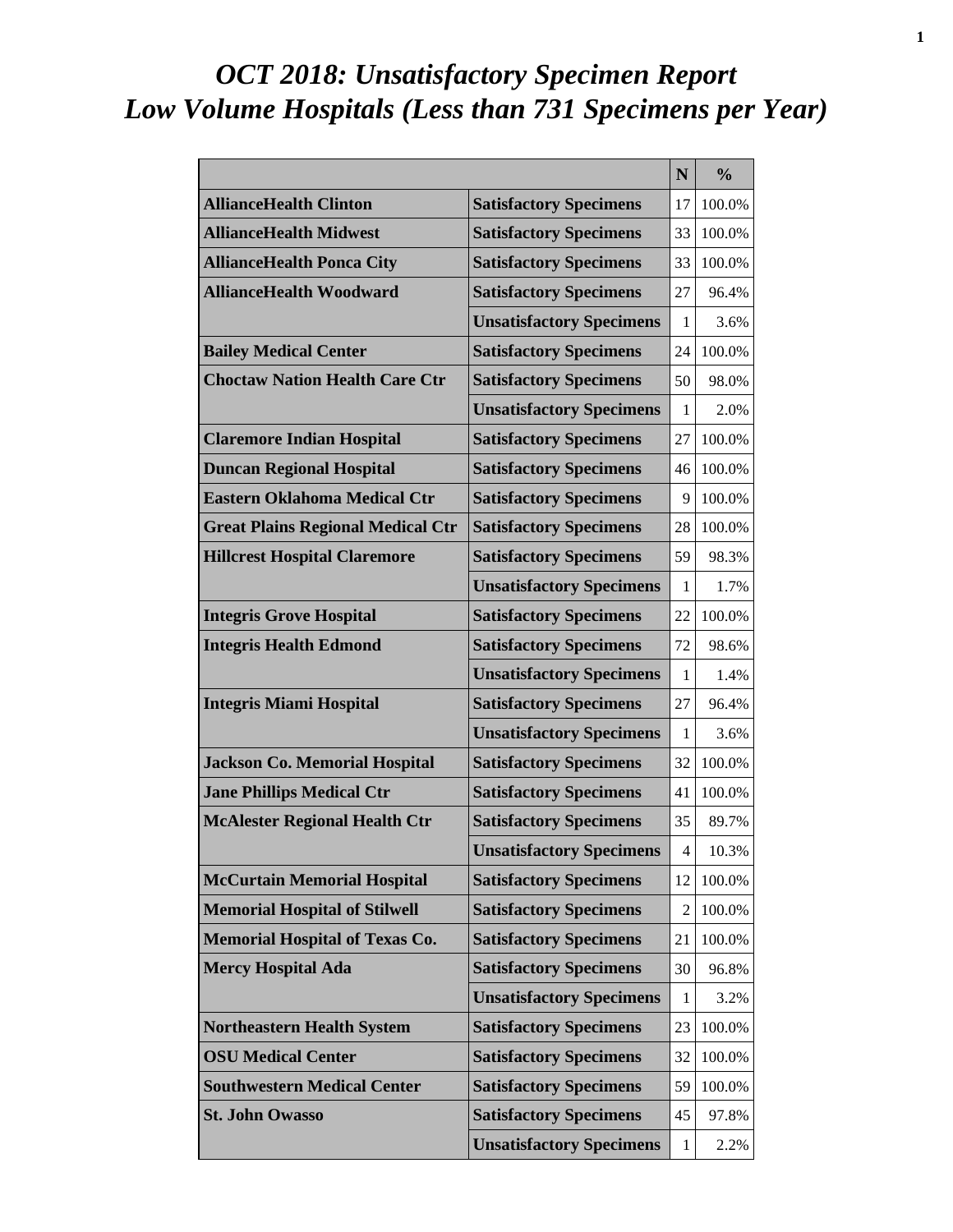# *OCT 2018: Unsatisfactory Specimen Report Low Volume Hospitals (Less than 731 Specimens per Year)*

|                                        |                               | $\frac{0}{a}$          |
|----------------------------------------|-------------------------------|------------------------|
| <b>St. Mary's Regional Medical Ctr</b> | <b>Satisfactory Specimens</b> | 28 100.0%              |
| <b>Weatherford Regional Hospital</b>   | <b>Satisfactory Specimens</b> | $11 \mid 100.0\% \mid$ |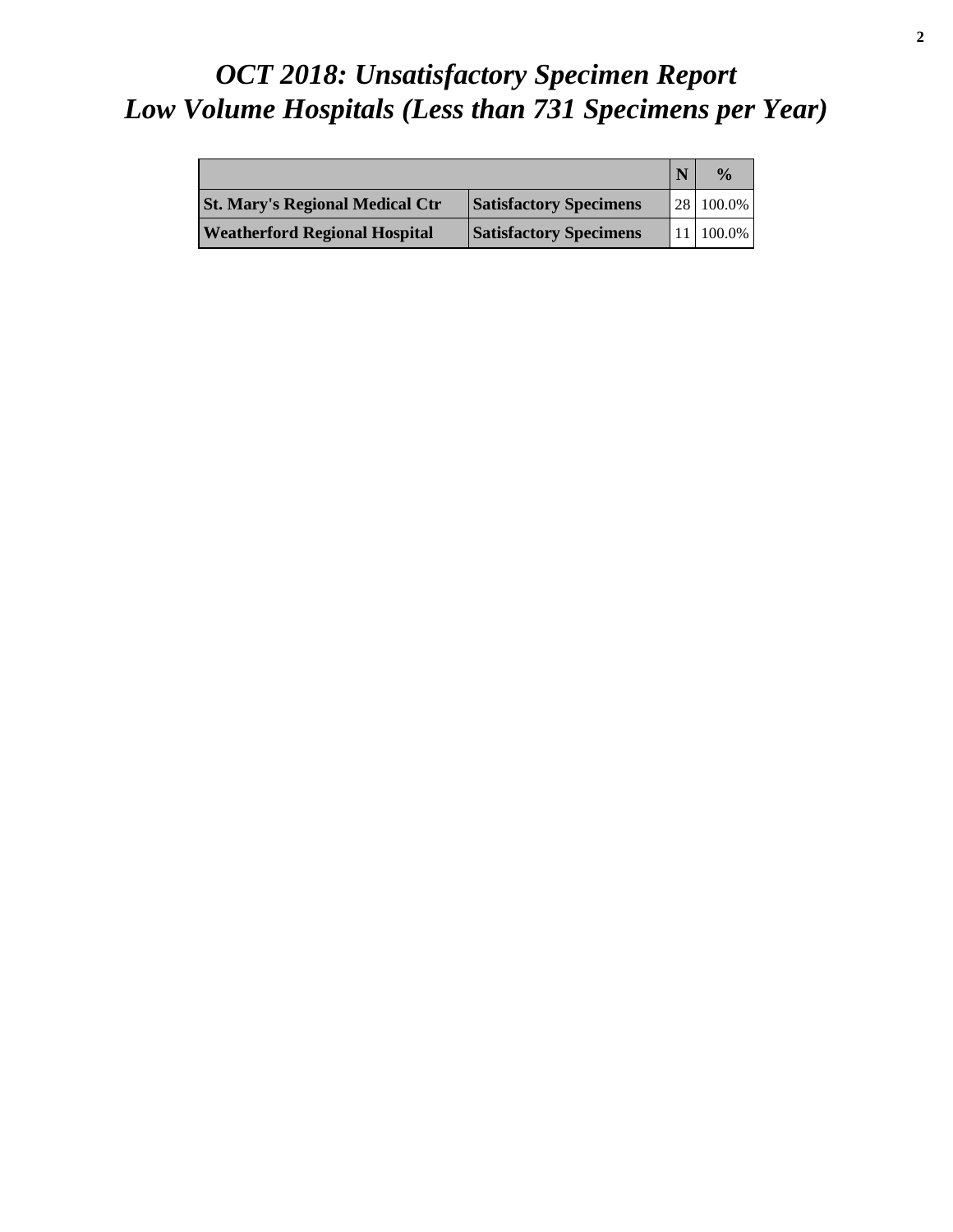### *OCT 2018: Unsatisfactory Specimen Report Low Volume Hospitals (Less than 731 Specimens per Year)*

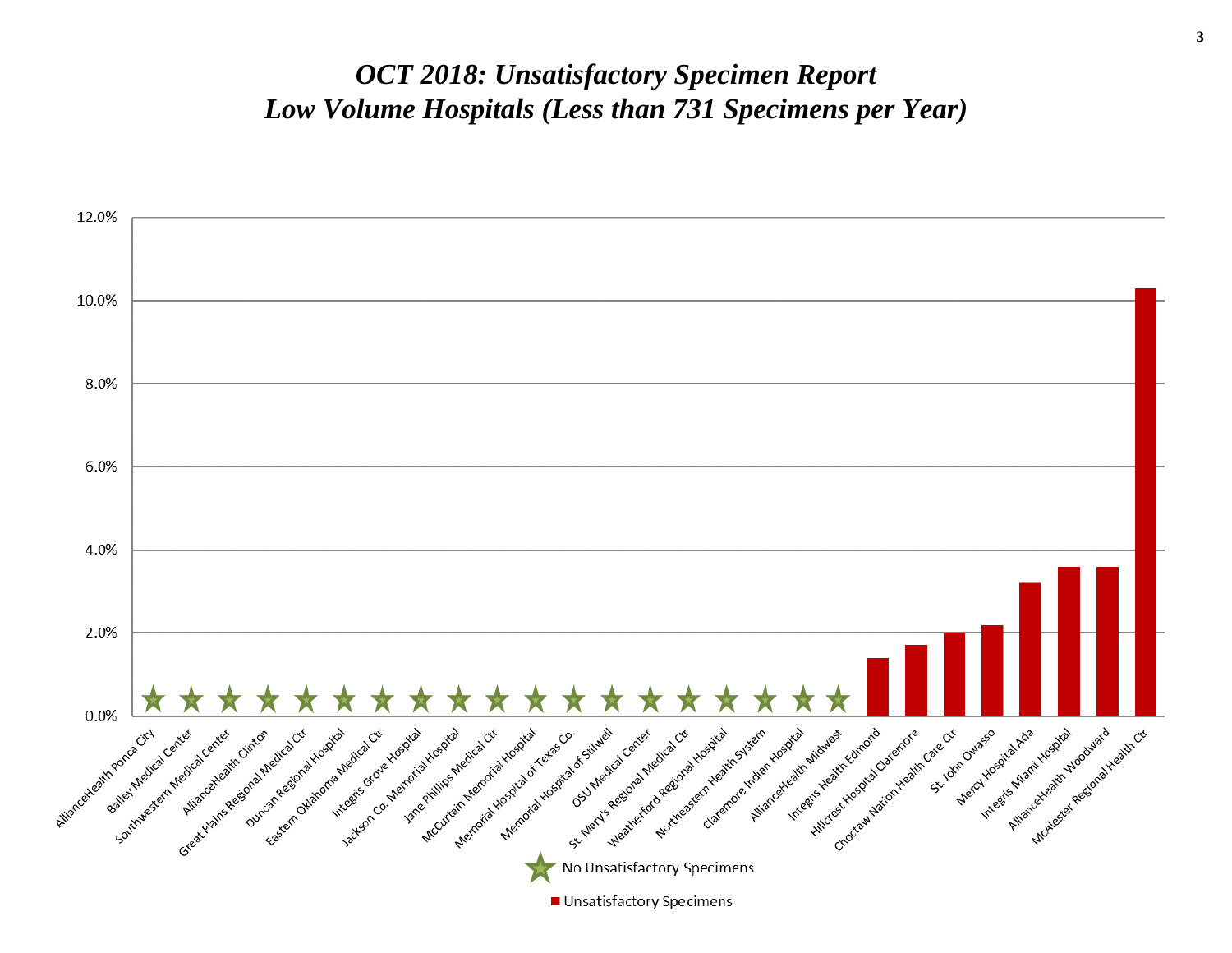## *OCT 2018: Unsatisfactory Specimen Report Medium Volume Hospitals (731-2499 Specimens per Year)*

|                                          |                                 | N              | $\frac{0}{0}$ |
|------------------------------------------|---------------------------------|----------------|---------------|
| <b>AllianceHealth Deaconess</b>          | <b>Satisfactory Specimens</b>   | 55             | 96.5%         |
|                                          | <b>Unsatisfactory Specimens</b> | $\mathfrak{D}$ | 3.5%          |
| <b>AllianceHealth Durant</b>             | <b>Satisfactory Specimens</b>   | 77             | 97.5%         |
|                                          | <b>Unsatisfactory Specimens</b> | $\mathfrak{D}$ | 2.5%          |
| <b>Chickasaw Nation Medical Ctr</b>      | <b>Satisfactory Specimens</b>   | 69             | 94.5%         |
|                                          | <b>Unsatisfactory Specimens</b> | 4              | 5.5%          |
| <b>Comanche Co. Memorial Hosp</b>        | <b>Satisfactory Specimens</b>   | 99             | 96.1%         |
|                                          | <b>Unsatisfactory Specimens</b> | 4              | 3.9%          |
| <b>Hillcrest Hospital South</b>          | <b>Satisfactory Specimens</b>   | 135            | 99.3%         |
|                                          | <b>Unsatisfactory Specimens</b> | 1              | 0.7%          |
| <b>Integris Bass Baptist Health Ctr</b>  | <b>Satisfactory Specimens</b>   | 78             | 96.3%         |
|                                          | <b>Unsatisfactory Specimens</b> | 3              | 3.7%          |
| <b>Integris Canadian Valley Hospital</b> | <b>Satisfactory Specimens</b>   | 89             | 100.0%        |
| <b>Integris Southwest Medical Ctr</b>    | <b>Satisfactory Specimens</b>   | 84             | 97.7%         |
|                                          | <b>Unsatisfactory Specimens</b> | $\mathfrak{D}$ | 2.3%          |
| <b>Lakeside Women's Hospital</b>         | <b>Satisfactory Specimens</b>   | 98             | 100.0%        |
| <b>Mercy Hospital Ardmore</b>            | <b>Satisfactory Specimens</b>   | 72             | 98.6%         |
|                                          | <b>Unsatisfactory Specimens</b> | 1              | 1.4%          |
| <b>Saint Francis Hospital South</b>      | <b>Satisfactory Specimens</b>   | 72             | 100.0%        |
| <b>Saint Francis Muskogee</b>            | <b>Satisfactory Specimens</b>   | 55             | 100.0%        |
| <b>St. Anthony Hospital</b>              | <b>Satisfactory Specimens</b>   | 94             | 95.9%         |
|                                          | <b>Unsatisfactory Specimens</b> | 4              | 4.1%          |
| <b>St. Anthony Shawnee Hospital</b>      | <b>Satisfactory Specimens</b>   | 77             | 100.0%        |
| <b>Stillwater Medical Center</b>         | <b>Satisfactory Specimens</b>   | 56             | 100.0%        |
| <b>WW Hastings Indian Hospital</b>       | <b>Satisfactory Specimens</b>   | 59             | 100.0%        |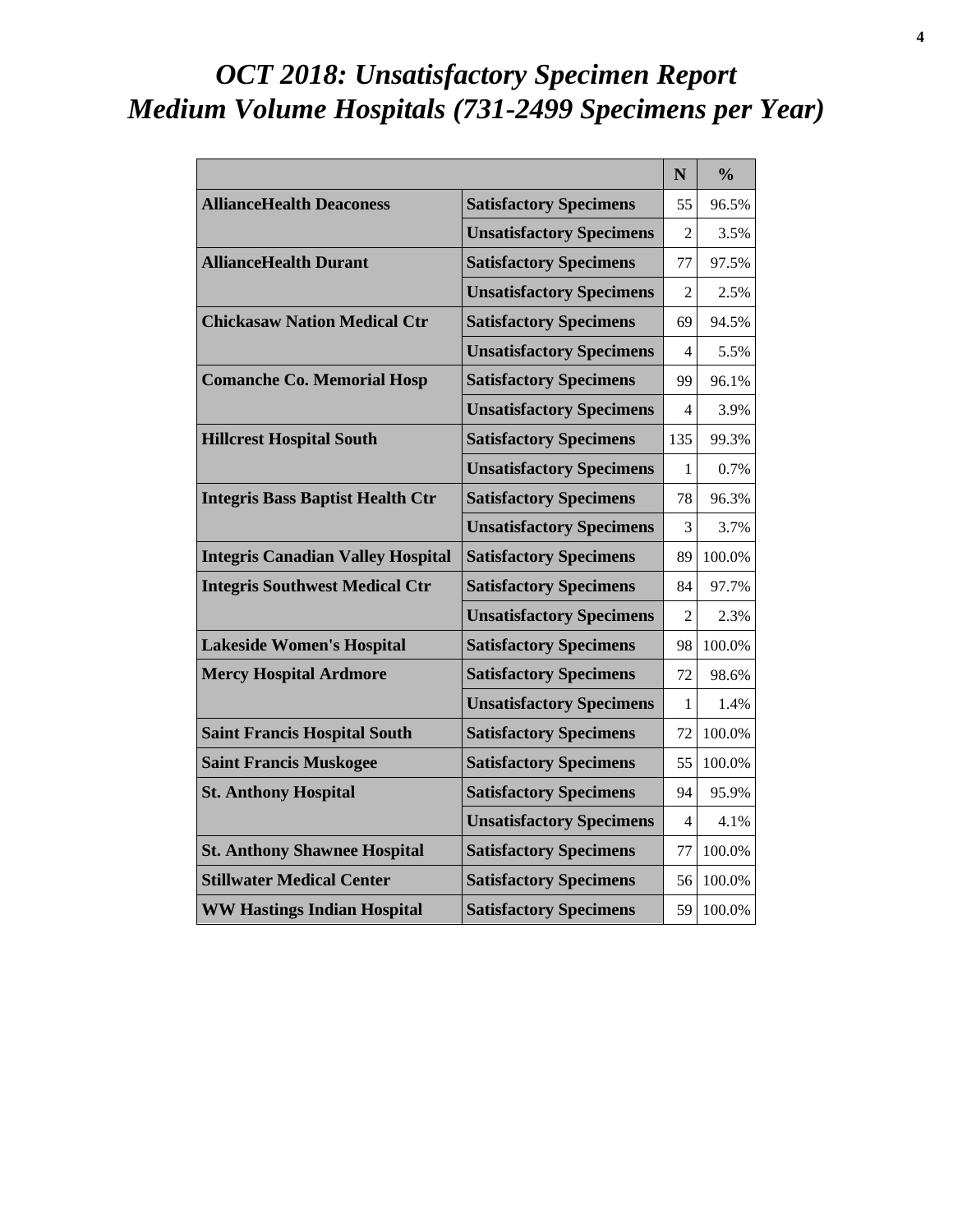### *OCT 2018: Unsatisfactory Specimen Report Medium Volume Hospitals (731-2499 Specimens per Year)*

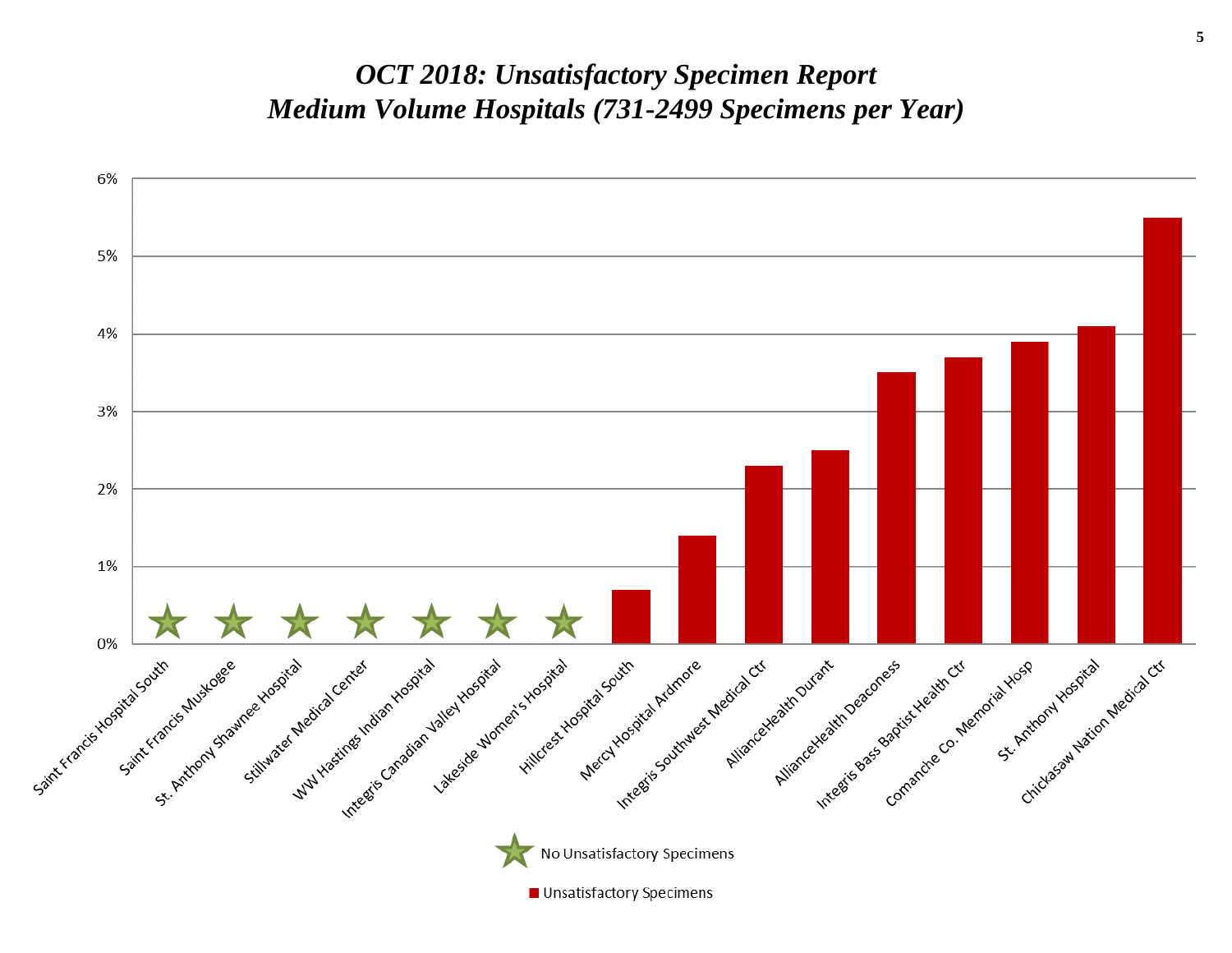# *OCT 2018: Unsatisfactory Specimen Report High Volume Hospitals (2500 or More Specimens per Year)*

|                                          |                                 | N                           | $\frac{0}{0}$ |
|------------------------------------------|---------------------------------|-----------------------------|---------------|
| <b>Children's Hosp at OU Medical Ctr</b> | <b>Satisfactory Specimens</b>   | 462                         | 97.9%         |
|                                          | <b>Unsatisfactory Specimens</b> | 10                          | 2.1%          |
| <b>Hillcrest Medical Center</b>          | <b>Satisfactory Specimens</b>   | 314                         | 99.7%         |
|                                          | <b>Unsatisfactory Specimens</b> | 1                           | 0.3%          |
| <b>Integris Baptist Medical Ctr-OKC</b>  | <b>Satisfactory Specimens</b>   | 255                         | 99.6%         |
|                                          | <b>Unsatisfactory Specimens</b> | 1                           | 0.4%          |
| <b>Mercy Hospital Oklahoma City</b>      | <b>Satisfactory Specimens</b>   | 370                         | 98.9%         |
|                                          | <b>Unsatisfactory Specimens</b> | 4                           | 1.1%          |
| <b>Norman Regional Health System</b>     | <b>Satisfactory Specimens</b>   | 228                         | 99.1%         |
|                                          | <b>Unsatisfactory Specimens</b> | $\mathcal{D}_{\mathcal{L}}$ | 0.9%          |
| <b>Saint Francis Hospital</b>            | <b>Satisfactory Specimens</b>   | 418                         | 98.8%         |
|                                          | <b>Unsatisfactory Specimens</b> | 5                           | 1.2%          |
| <b>St. John Medical Center</b>           | <b>Satisfactory Specimens</b>   | 245                         | 98.8%         |
|                                          | <b>Unsatisfactory Specimens</b> | 3                           | 1.2%          |